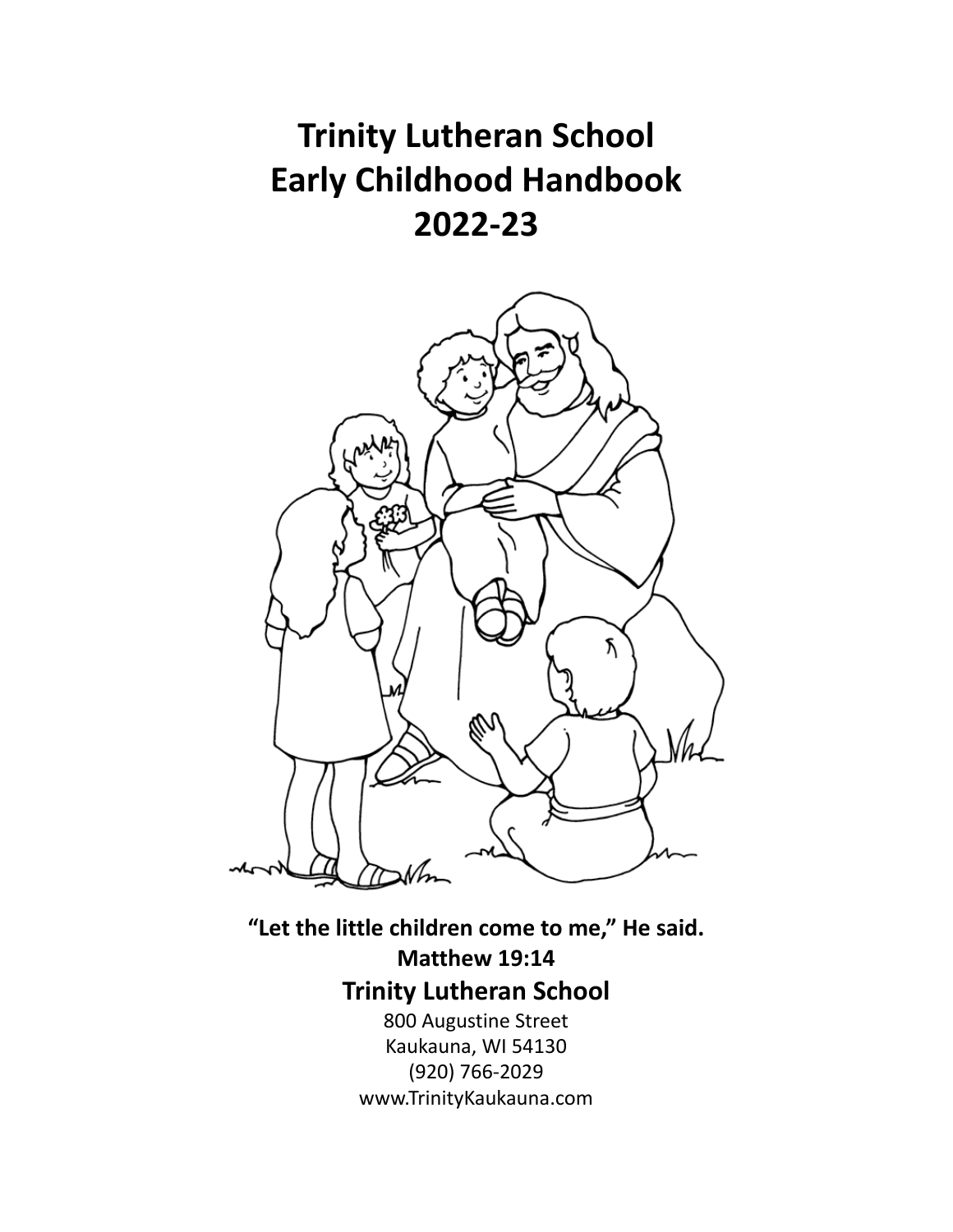

Welcome to Trinity Lutheran School! We are excited to be serving your family by partnering with you in the education of your child. This handbook is provided for you as a quick reference to important Early Childhood topics, as well as, answers to commonly asked questions about our program.\* You may also find our school's website helpful when seeking information. Please don't hesitate to contact the school office or your child's teacher via phone or email if you need any further assistance.

#### **Trinity Lutheran School Contact Information**

School Office 766-2029; [school@trinitykaukauna.com](mailto:school@trinitykaukauna.com) Church Office 766-2029; [secretary@trinitykaukauna.com](mailto:secretary@trinitykaukauna.com) Church & School Website [www.trinitykaukauna.com](http://www.trinitykaukauna.com)

#### **Board of Christian Education**

The Board meets monthly and serves as the governing body for the school and other educational activities of the congregation.

#### **Worship Service Times**

Sundays at 9 a.m.

**\***This Handbook is subject to change without notice by decision of Trinity's governing body.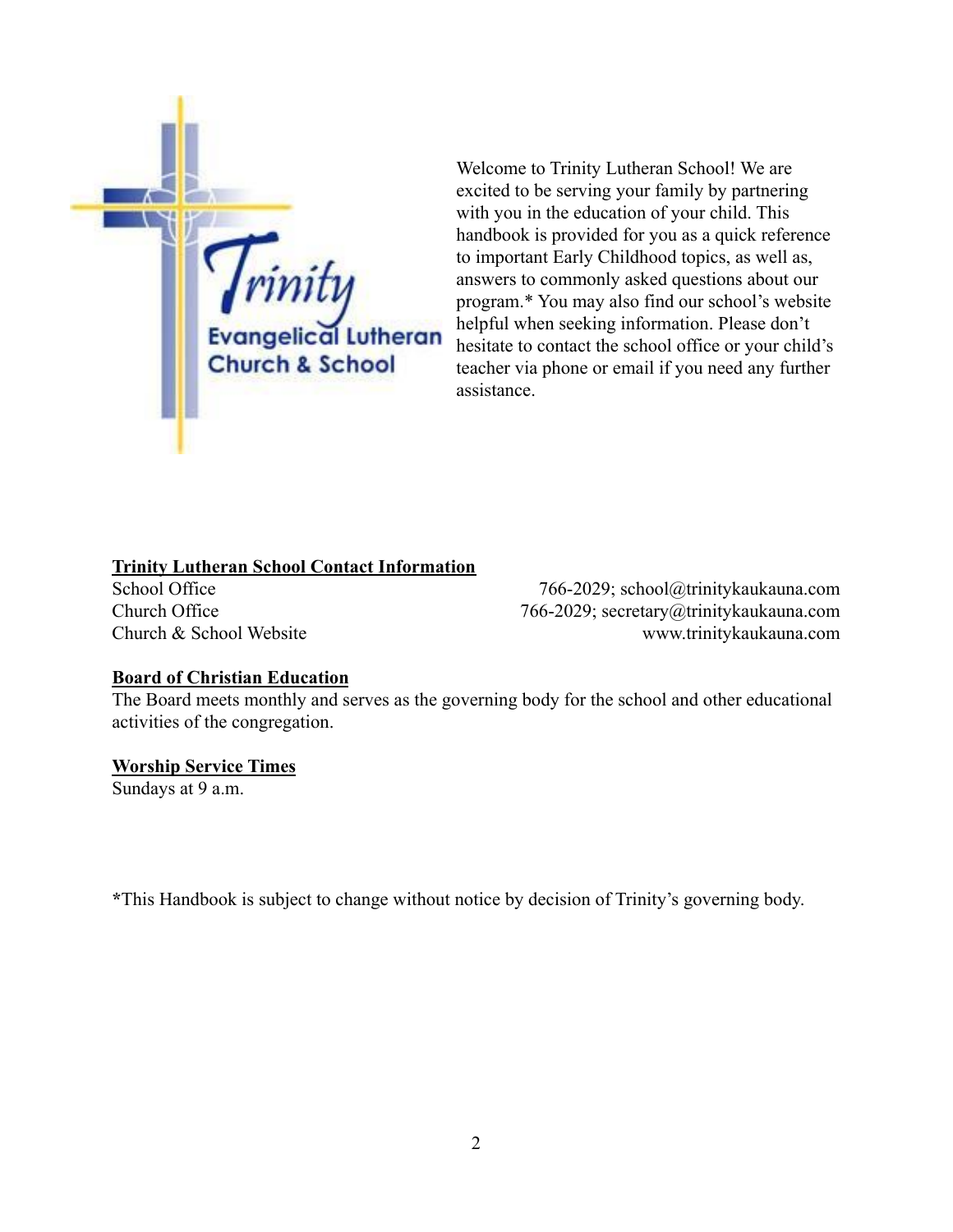| <b>Table of Contents</b>                   |         |
|--------------------------------------------|---------|
| Our Mission                                | p. 5    |
| Philosophy                                 | p. 5    |
| <b>Statement of Beliefs</b>                | p.6     |
| Associations                               | p. 6    |
| Objectives                                 | p. 7    |
| Goals                                      | p. 7    |
| 3K/4K Curriculum                           | p. 8    |
| <b>Admission Policy</b>                    | p. 8    |
| Accidents and First Aid                    | p. 9    |
| Arrival                                    | p. 9    |
| Attendance                                 | p. 9    |
| <b>Birthdays</b>                           | p. 9    |
| <b>Busing</b>                              | p. 9    |
| Caregiver/Teacher Communication            | p. 9    |
| <b>Classroom Guidelines and Discipline</b> | p. 10   |
| <b>Conflict Resolution</b>                 | p. $10$ |
| <b>Classroom Volunteers and Visits</b>     | p.11    |
| Chapel                                     | p. 11   |
| <b>Clothing Guidelines</b>                 | p. 11   |
| Child Abuse and Neglect                    | p. $11$ |
| Departure                                  | p.11    |
| Dismissal                                  | p. 12   |
| Eligibility                                | p. 12   |
| <b>Emergency Procedures</b>                | p. 12   |
| End of School Day                          | p. 13   |
| Field Trips/Walks                          | p. 13   |
| <b>Hiring Policy</b>                       | p. 13   |
| Illness/Contagious Diseases                | p. 13   |
| Lost and Found                             | p. 13   |
| Late School Pickup                         | p. 14   |
| <b>Medication Policy</b>                   | p. 14   |
| Non-Discrimination Policy                  | p. 15   |
| Peanut/Tree Nut Free School Policy         | p. 15   |
| Personal Items/Things from Home            | p. 15   |
| Photographs                                | p. 15   |
| Snack/Lunch                                | p. 15   |
| Scrip                                      | p. 16   |
| <b>School Closings</b>                     | p. 16   |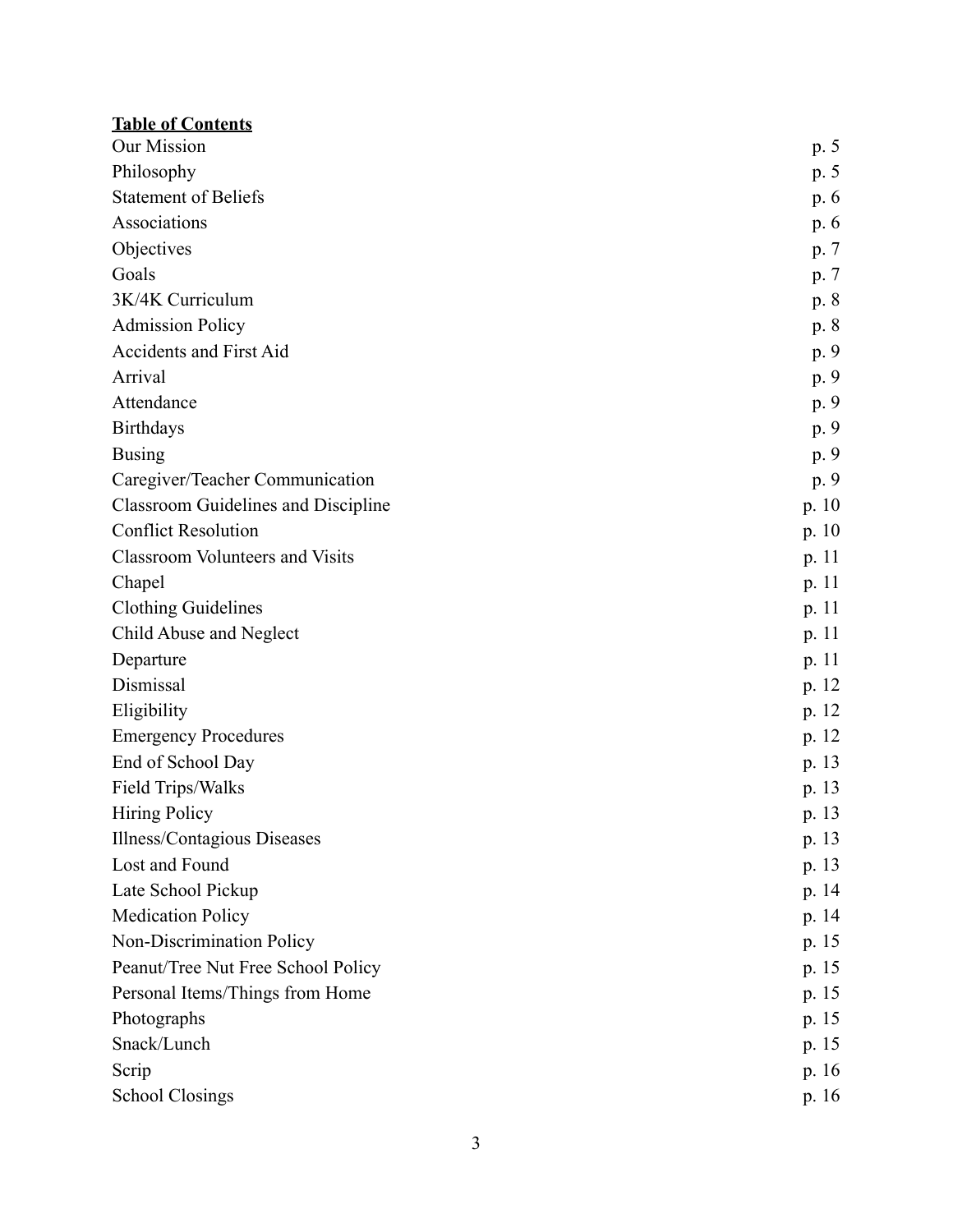| <b>Seeking Additional Resources</b> | p. $16$ |
|-------------------------------------|---------|
| <b>Toilet Training</b>              | p. $16$ |
| Telephone                           | p. $16$ |
| <b>Technology Use Policy</b>        | p. $16$ |
| Wrap Around Care                    | p. 17   |
| <b>Closing Statement</b>            | p. 17   |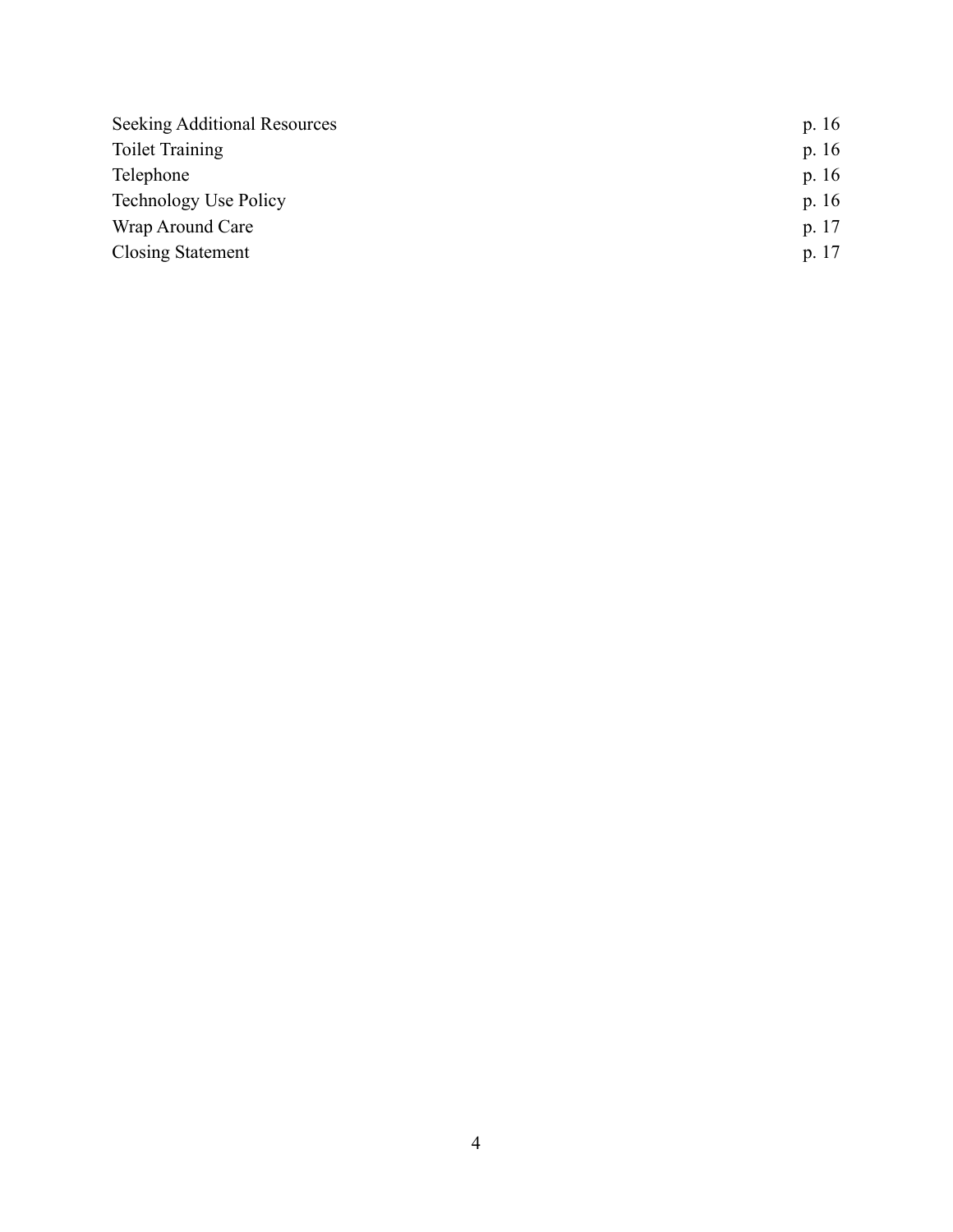# **Our Mission**

Trinity Lutheran School exists to reach out to and assist families in the Christian education of their children's mind, body, and spirit using the Word of God as the foundation in all areas of education.

# **Philosophy**

We have a common interest and concern--your child. Bringing up your child *"In the training and instruction of the Lord"* (Ephesians 6:4) is primarily your responsibility. But we, as a Christian church, also share in that responsibility because Jesus says in his Great Commission to the Church, *"Go and make disciples of every nation…teaching them to obey everything I have commanded you."* (Matthew 28:20)

Our children are growing up in a society that is becoming ever more materialistic, selfish, and worst of all, Christ-less. The ever-changing wisdom, standards, and ideals of this sinful world make it urgent to educate our children with God's unchanging Truth.

We believe that a Lutheran School provides the best means for a Christian education. That is why our congregation has established the Early Childhood Program at Trinity Lutheran School. Our school exists to assist you in the Christian nurturing of your children. We work to meet the spiritual, emotional, social, intellectual, and physical needs of each child in a developmentally appropriate way.

We teach God's Word daily so that your child may grow continually in the wisdom and knowledge of God. With the constant influence of God's Word, we aim not only to build up your child in the true Christian faith, but also to motivate your child to grow up and function as a useful and worthwhile citizen of this country.

Your child's education is extremely important—for this life and especially for the eternity to come. We pray that you may be convinced of the great value of the distinctly Christian education provided in our Lutheran School. Together we join in feeding the blood-bought lambs of Jesus' flock, your children.

God expects parents to give their children a Christian training to prepare them for a Christian life on earth and for eternal life in heaven. As a school, we are to assist parents in this Christian training in the manner God expects of all of his representatives.

God tells parents:

*Fathers, do not exasperate your children; instead, bring them up in the training and instruction of the Lord.* (Ephesians 6:4)

*Let the little children come to me, and do not hinder them, for the kingdom of God belongs to such as these.* (Mark 10:14)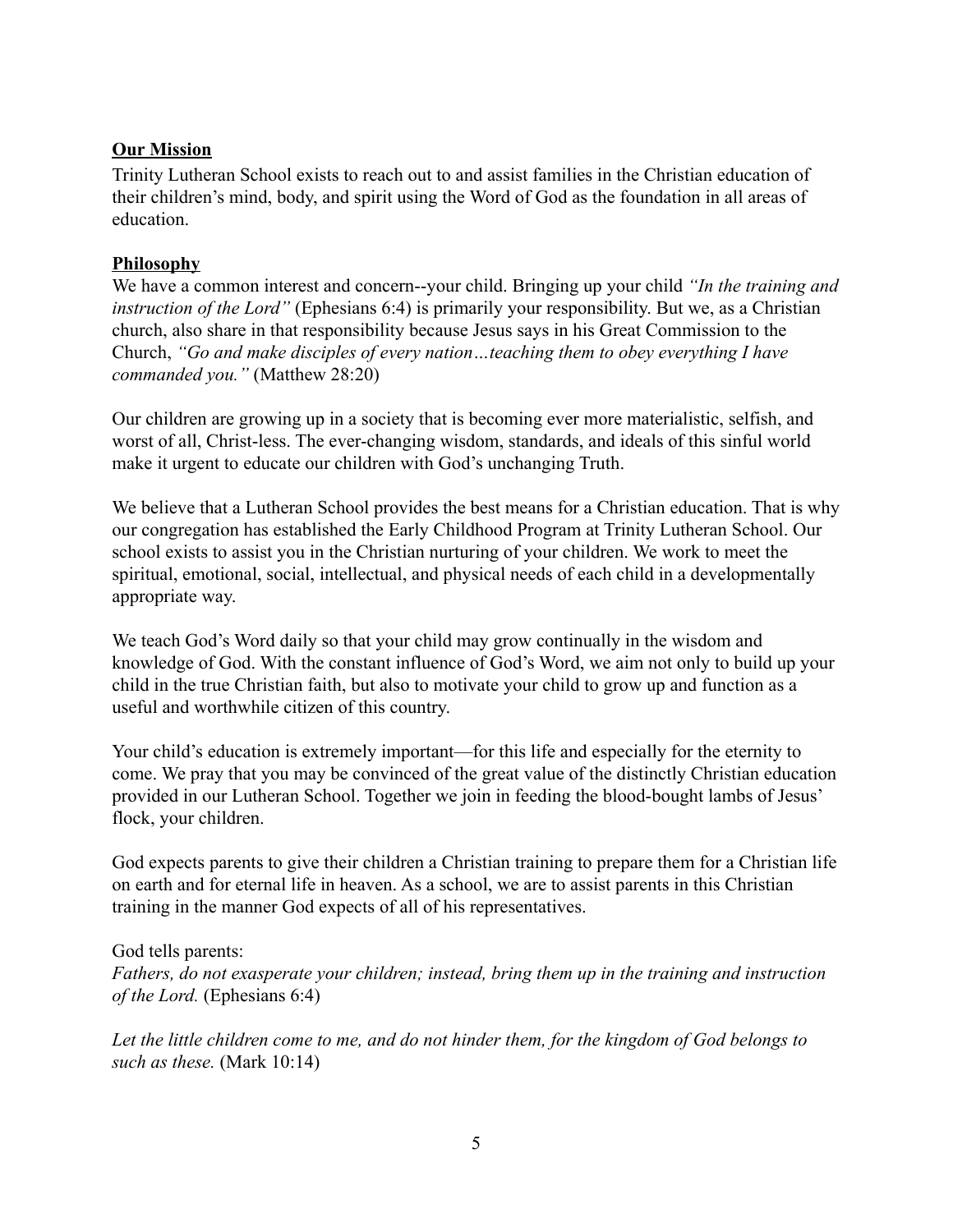*These commandments that I give you today are to be upon your hearts. Impress them on your children. Talk about them when you sit at home and when you walk along the road, when you lie down and when you get up.* (Deuteronomy 6:6, 7)

*See that you do not look down on one of these little ones. Your Father in heaven is not willing that any of these little ones should be lost.* (Matthew 18:10, 14)

God tells children: *Come, my children, listen to me; I will teach you the fear of the Lord.* (Psalm 34:11)

God tells the church: *Feed my lambs.* (John 21:15)

*Go and make disciples of all nations…teaching them to obey everything I have commanded you.* (Matthew 28:19-20)

# **Statement of Belief**

Trinity Lutheran School is founded on these eternal truths as revealed in God's inerrant Word, the Holy Scriptures:

- There is only one true God: Father, Son, and Holy Spirit.
- The Triune God created the universe and all that it contains.
- God created the first humans in His own image--holy, perfect, and without sin. God gave them a free will. They chose to sin. Their fall into sin corrupted the entire human race, making all humans subject to damnation in hell.
- Our gracious God has worked out man's salvation. He promised and sent His only Son Jesus to die for us. Man has been redeemed by Christ and is justified.
- The Holy Spirit works personal faith in man's heart through the Means of Grace: the Gospel in Word and Sacrament (Baptism and the Lord's Supper). We embrace infant baptism as an important application of the truth of God's Word.
- The redeemed child of God desires to lead a sanctified life out of thankful love for God. He strives after those things pleasing to God. His love for God prompts him to show love for his fellow man. He desires to bring the good news of salvation to all.

# **Associations**

Our church and school are members of the Wisconsin Evangelical Lutheran Synod (WELS) and ascribe to all of its doctrines and teachings.

We are also part of FVL Schools, an association of schools in the Fox Valley Lutheran High School Federation. FVL Schools offers a Lutheran Christian education to students from preschool through high school (PreK-12).

Our school is a member of the Wisconsin Lutheran State Teachers Conference and the Northern Wisconsin District Teachers Conference. Both are made up of synodical teachers and hold conventions once a year, the first in October, and the second in February.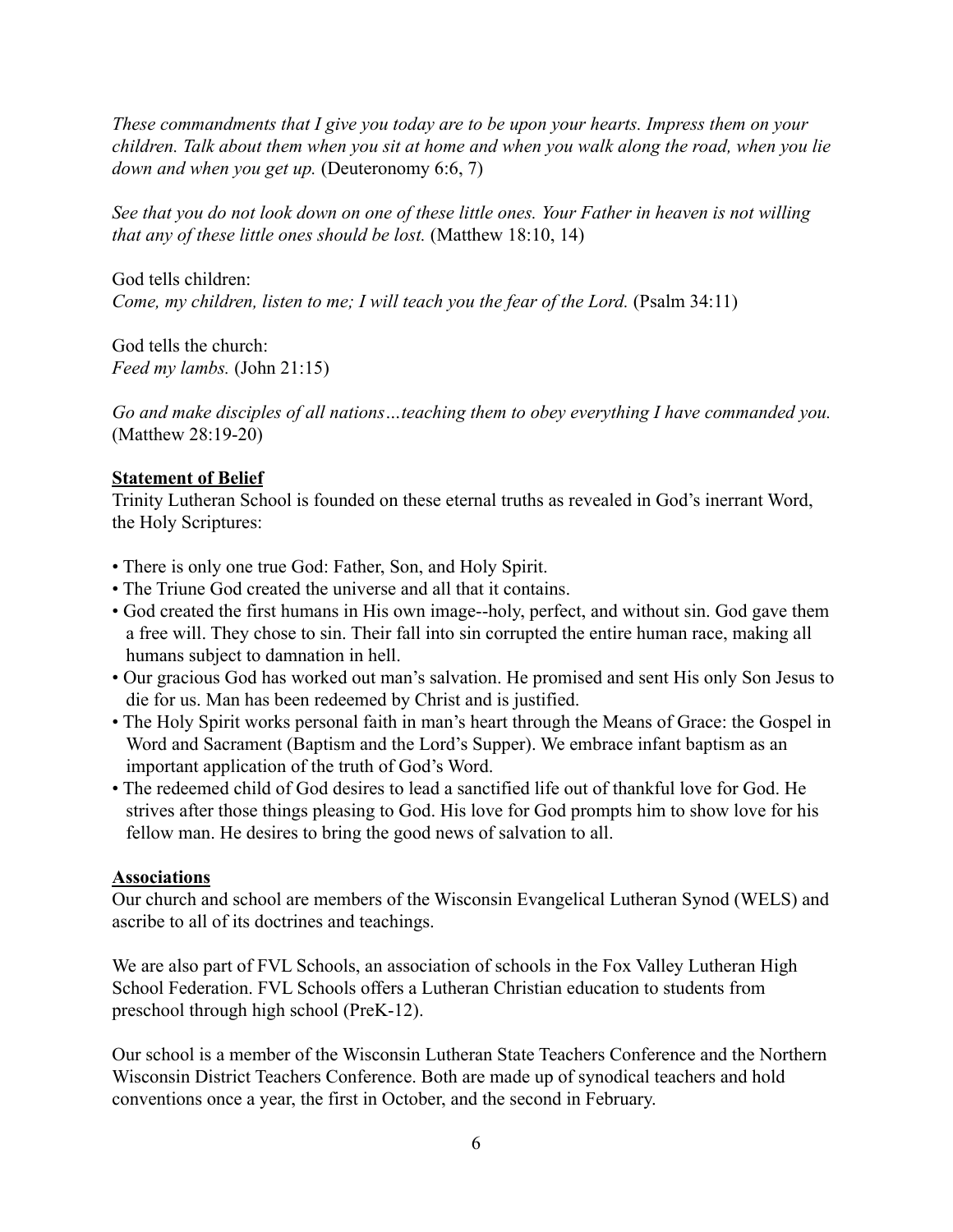We also hold membership in the Wisconsin Conference of Religious and Independent Schools (WCRIS).

# **Objectives**

In teaching the children entrusted to our care, our school has the following aims:

- We teach that God is the creator and preserver of all things.
- We give children a Christ-centered education. We want them to know and believe in Jesus, their Savior, who came into this sinful world to suffer and die for their sins. Through the teaching of the Law they will see their sin and their desperate need for a Savior from sin, but through the Gospel they are led to rejoice in the hope of eternal life.
- We guide children in Christian living out of love for their Savior including the stewardship of time, talents, and treasures.
- We teach all secular subjects in the light of God's Word. Subjects such as language arts, science, math, music, art, and social studies are taught in a way which always keeps in mind the all-directing influence of God in the world.
- We teach children that all people are God's creation, purchased by the blood of Christ. Thus, they should be led to respect the rights and welfare of others at home, in the classroom, on the playground, or wherever they may be.
- We train children to be citizens who will recognize God as the source of all governments, use their talents to God's glory by participating in government, and find it a joy and necessity to obey the laws of their land and participate in the affairs of their community.
- We give aid to the Christian home by helping to train children in the virtues of Christian obedience and an active church life, and to assist the parents in meeting the challenge of guiding their children in a God-pleasing way.

# **Goals**

In keeping with the mission of our school, we assist parents in their God-given responsibility to instruct their children by using carefully planned activities to stimulate, guide, and encourage each child to develop at his or her own rate.

**Spiritually** each child will …

- Know that the Bible is God's Word.
- Know that he or she is a sinner and Jesus is his or her Savior and best friend.
- Know that his or her abilities are gifts from God and are to be used to serve God.
- Recognize that he or she is valued and important to our Lord and to others.

**Emotionally** each child will …

- Demonstrate appropriate expressions of his or her own feelings and responses to the feelings of others.
- Assume responsibility for self-care and care of personal possessions and the possessions of others.
- Adjust to being separated from parents or caretakers.

**Socially** each child will …

● Develop social skills and practice common courtesies.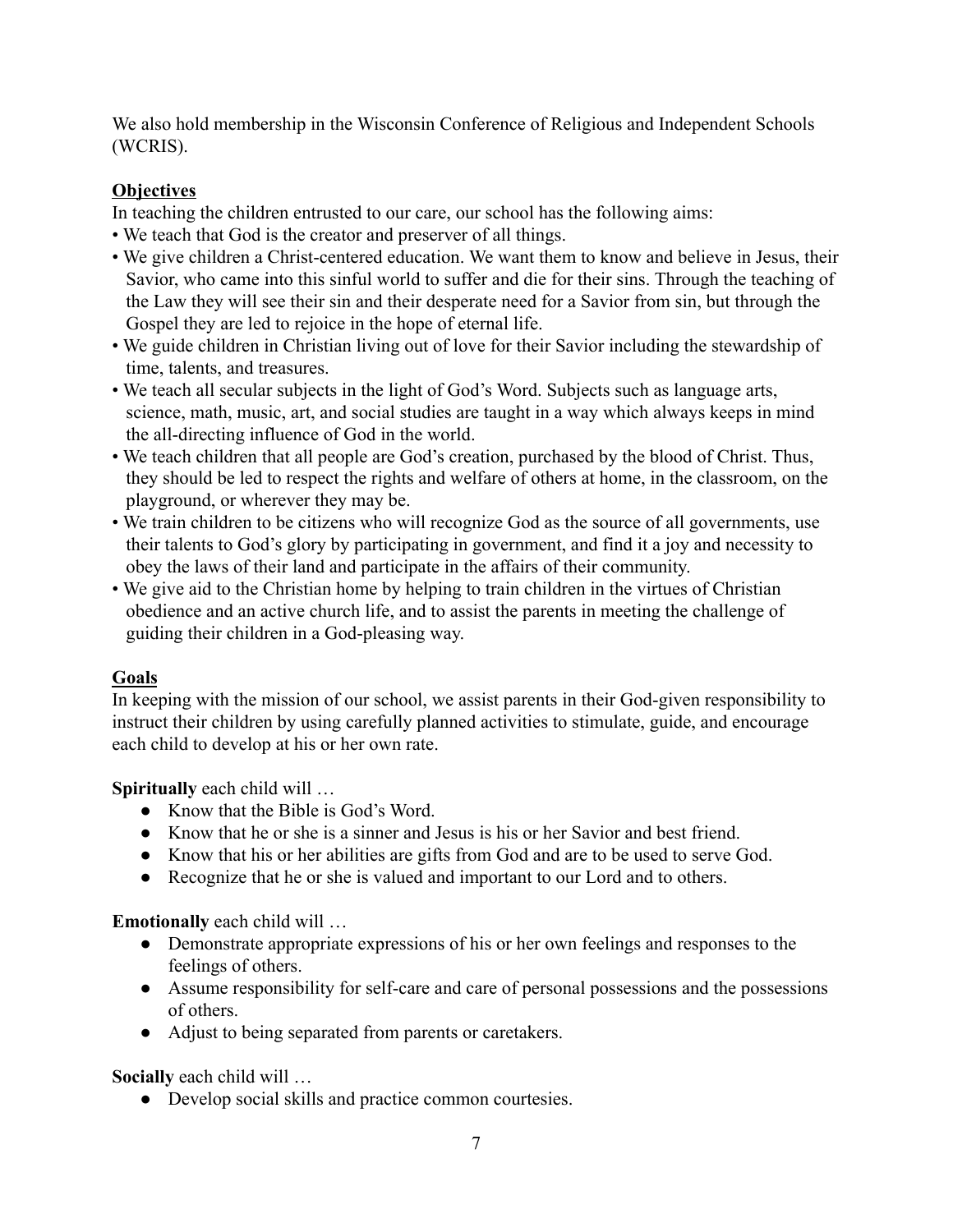- Work and play cooperatively with children his or her own age.
- Participate in group discussions, songs, finger-plays, and games.
- Improve listening and speaking skills.

**Intellectually** each child will …

- Develop independence in working with a variety of materials.
- Develop math skills: counting, size, classifying, shapes, sets, colors.
- Develop reading skills: top to bottom, left to right, sequencing, word and letter recognition.

**Physically** each child will …

- Develop fine and gross motor skills.
- Participate in organized and free play experiences, both inside and outdoors.

#### **3K/4K Curriculum**

Trinity's 3K & 4K preschool programs are based on the belief that children learn through play. Active play experiences are provided to nurture the development of the whole child. This includes activities that develop fine and large motor skills, social-emotional development, intellectual learning, language skills, and most importantly, the knowledge of spiritual truths. The day's activities are centered in God's Word.

Our preschool programs use the research-based [High/Scope](http://highscope.org/Content.asp?ContentId=171) curriculum, which lays out key developmental indicators (KDIs) or knowledge and skills preschool children should know and be able to do. Each day includes developmentally appropriate large and small group activities that encourage young children to explore, plan and consider consequences, and learn by doing. Our teachers play an active role in supporting children's learning through play. A consistent routine and environment help children to feel comfortable and secure.

#### **Admission Policy**

Trinity Lutheran School's purpose is primarily the Christian training of the children. The congregation realizes its responsibility to make disciples of all nations; therefore, we are committed to serving as a mission arm of the congregation.

All students are expected to participate in all activities during the normal school day and will receive the same religious instruction. Parents of non-WELS families will have the opportunity and be encouraged to take an adult Bible information class with the Pastor, so that they will know what their children are being taught in school.

To apply for admission, families need to complete an application and return it to school with a nonrefundable deposit of \$75 to hold their child's spot in the chosen program. Each enrolled family will receive a packet of registration forms. These forms include the school supply list, immunization records, milk sign-up, photo release form, tuition agreement, and more, and need to be returned before school begins.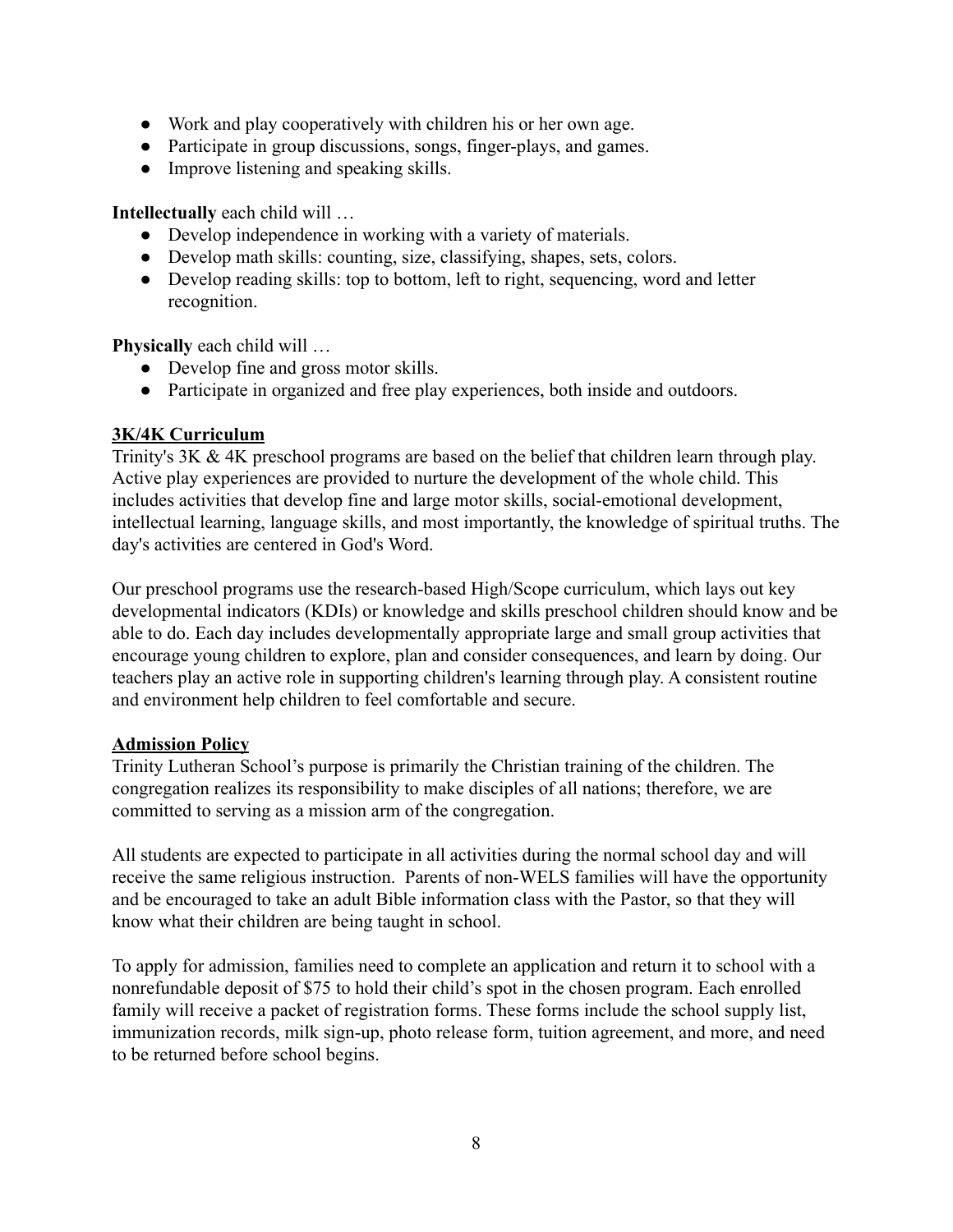# **Accidents and First Aid**

Teachers are certified in both First Aid and CPR. First Aid supplies are available in several locations at school; only the teachers may administer First Aid. Parents will be notified of any accident that occurs at school, by phone, in person, or via an accident report in the child's take home folder. Accident reports must be signed and returned to the teacher.

#### **Arrival**

Early Childhood families are to use the main door by the school office. For security reasons, these doors are kept locked at all times. Families will be given a door code that they can use from 7:30 to 8:00 a.m. The code will be active only during the drop off time and students who are tardy will need to ring the doorbell to enter school.

Because of our abundance of activities, it is important for children to arrive promptly. Children who are dropped off should be brought to the classroom by the parent or caregiver. Your child will have a few "check-in" jobs to do when he or she arrives; it is important that he or she learns to do these things independently. If tears or shyness should develop, it is best if caregivers follow through on a consistent drop off routine and leave as soon as possible rather than lingering.

#### **Attendance**

Please notify the teacher when your child will be absent. If your child will be gone for an extended period of time (family vacation, etc.), please let your child's teacher know ahead of time so she can send necessary information home before your child's absence. School should be notified of absence(s) by emailing classroom teachers, school secretary, EC Director, or calling the school office.

#### **Birthdays**

Each child's birthday is celebrated at school. For those with summer birthdays, check with your teacher. Your child is welcome to bring a special snack to share on the day closest to his/her birthday or half-birthday. Sweeter treats are fine for these special days; cookies, brownies, Rice Krispie treats, fruit snacks, or ice cream cups are some ideas of easy-to-manage treats.

Also, please be sensitive to all the children in your child's class when planning birthday celebrations outside of school. Encourage your child not to discuss party plans at school. If you wish to hand out party invitations at school, consider inviting the whole class and asking the teacher to drop the invitations in backpacks. Follow up with a phone call from home rather than discussing the party at school.

# **Busing**

The Kaukauna Area School District will determine if busing will be available for 4K students each year. More information will be provided in the summer months directly from the busing company.

# **Caregiver/Teacher Communication**

We encourage open lines of communication with our parents and caregivers. Please feel free to contact your child's teacher before or after class times at school. If you should call during class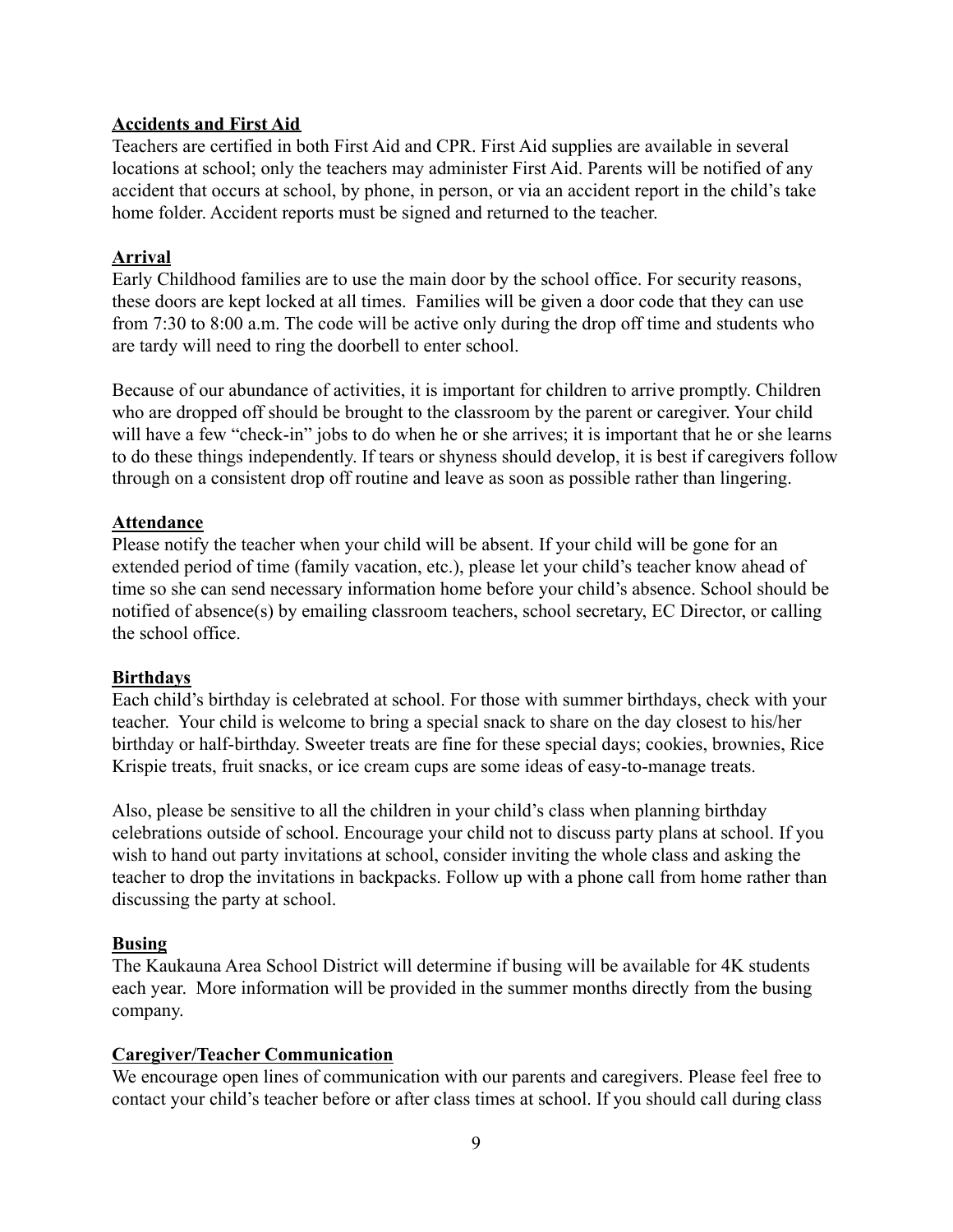hours, and we are unable to answer the phone; your child's teacher will return your call as soon as possible.

**Home visits** in the summer by your child's teacher. Also, all parents and children will be invited to Back to School Night before the new school year begins.

**Teachers** will communicate via newsletters and other forms of written and digital communication on a daily, weekly, or monthly basis.

**Parent/Teacher Conferences** will be scheduled twice a year with written progress reports. Caregivers are encouraged to contact the teacher at any time during the year.

# **Classroom Guidelines and Discipline**

Children are expected to abide with the following guidelines:

- 1. Be kind to others
- 2. Use your words and inside voice
- 3. Listen while others talk
- 4. Keep hands to self
- 5. Walk in the room and halls

If a conflict arises, especially during non-teacher directed parts of the day, the following steps may be used by the teacher in the classroom:

- 1. Approach the situation calmly, stopping any harmful actions
- 2. Acknowledge the children's feelings
- 3. Gather information
- 4. Restate the problem
- 5. Ask for ideas for solutions and choose one together
- 6. Give follow-up support

As needed, children will be disciplined with Christian love, support, and forgiveness. Teachers use positive and gentle disciplining methods to redirect children and help them learn to respect God, their teachers, caregivers, and friends. If the child continues to disturb the class, a supervised "time-out" from the class's activities may be used. In extreme cases, the child's parents will be contacted. Teachers will not use any severe punishment, humiliate or frighten a child, or deny food, rest, or toileting to manipulate behavior.

If you have any concerns regarding discipline, please discuss them privately with your child's teacher first.

# **Conflict Resolution**

If concerns or conflicts arise during the school year, they should first be discussed with your child's teacher in a private setting. If the problem is not resolved, the EC Director will get involved. If conflicts or concerns continue after these discussions, the pastor(s) will be included in the next discussion. As a last resort, the Board of Education will become involved to hear and react to any remaining concerns or conflicts.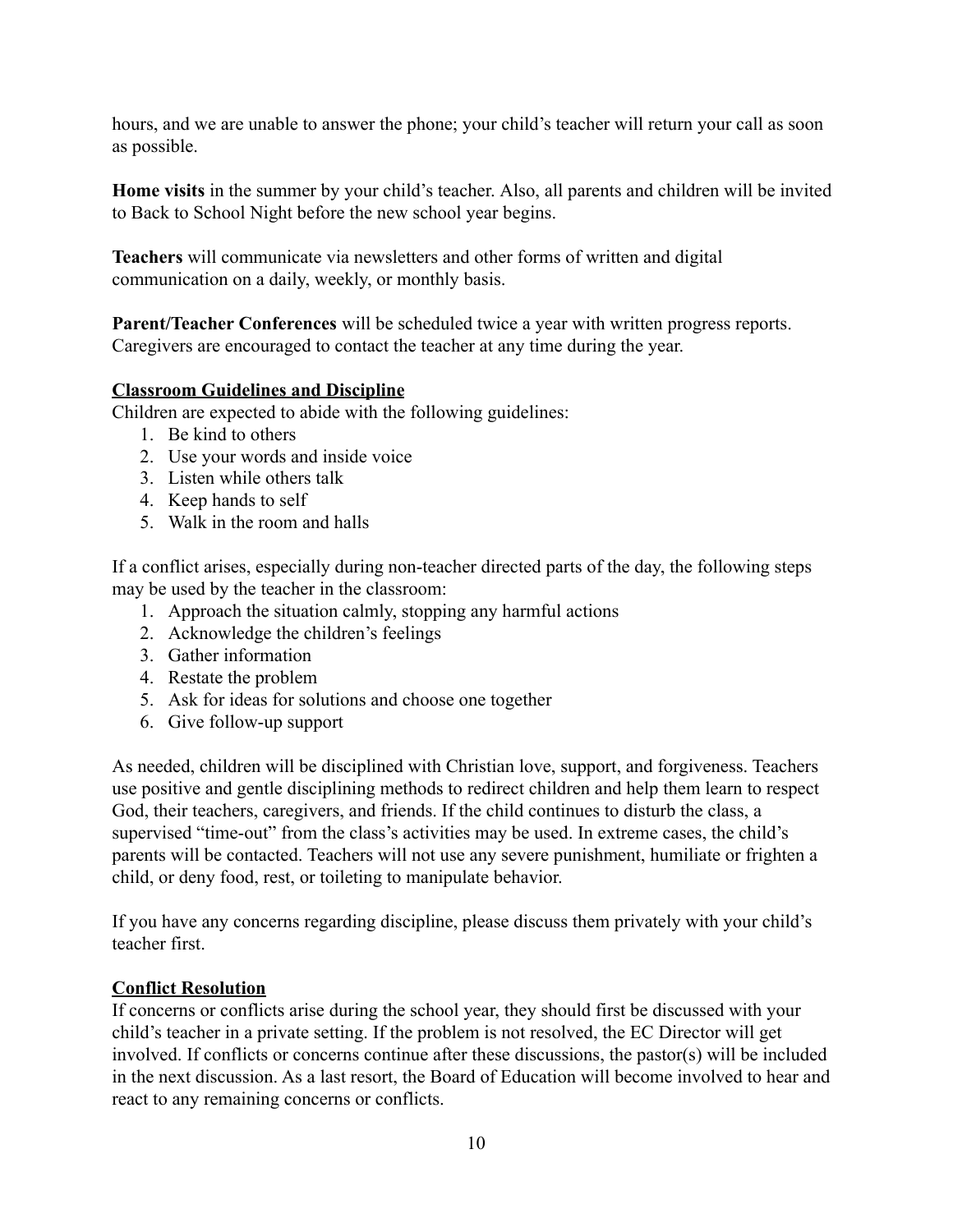## **Classroom Volunteers and Visits**

If you are interested in volunteering, please ask your child's teacher for more information and a list of possible volunteer opportunities. A background check will be necessary for anyone who volunteers for school events or in the classroom.

## **Chapel**

All children will attend a brief chapel service on Wednesday or Thursday mornings at 8:15 a.m. Chapel services will be held in the church sanctuary located across the street. Services will be led by the pastor(s) at Trinity Lutheran Church and will connect to the Bible stories being learned in the classroom each week.

#### **Clothing Guidelines**

Children should wear comfortable clothes that allow for free movement. They will be participating in a variety of activities, some of which could be messy. Children should be able to button, zip, etc. their clothes independently. Girls who wear dresses should wear a pair of shorts under the dress.

Your child should wear tennis shoes to keep his or her feet free from injury while on the playground, wood chips, and all other areas of the school grounds. Children are not to wear open back shoes such as flip-flops or crocs.

Clothing, jewelry, or washable tattoos with offensive messages (advertising beer, musical groups, suggestive implications, etc.) are forbidden. Caregivers should carefully check the words and pictures to determine if in any way they might detract from the glory of God.

An **extra set of clothes** must be kept at school in case of accidents. This includes pants, a shirt, socks, and underwear. Please label these items with your child's first and last name and bring them to the **first** day of school. Children grow as the year progresses and clothes that fit in September may not fit in May. If extra clothing goes home after an accident or spill, please send a new set of clothing.

# **Child Abuse and Neglect**

The staff of Trinity Lutheran School must report any injuries that could be consistent with child abuse or neglect to protective services. When incidents occur, the individual teacher shall use discretion in making the call. The law allows the individual to consult with a supervisor, but not if it would mean a delay. Trinity staff will comply with all laws pertaining to potential abuse situations.

#### **Departure**

At the end of the school day (11:15 a.m or 2:30 p.m.), the teacher will dismiss children from the classroom. Caregivers should wait in out front in their cars until they see their child's class outdoors. Adults should wait until their child is dismissed from the teacher and walk back to their cars.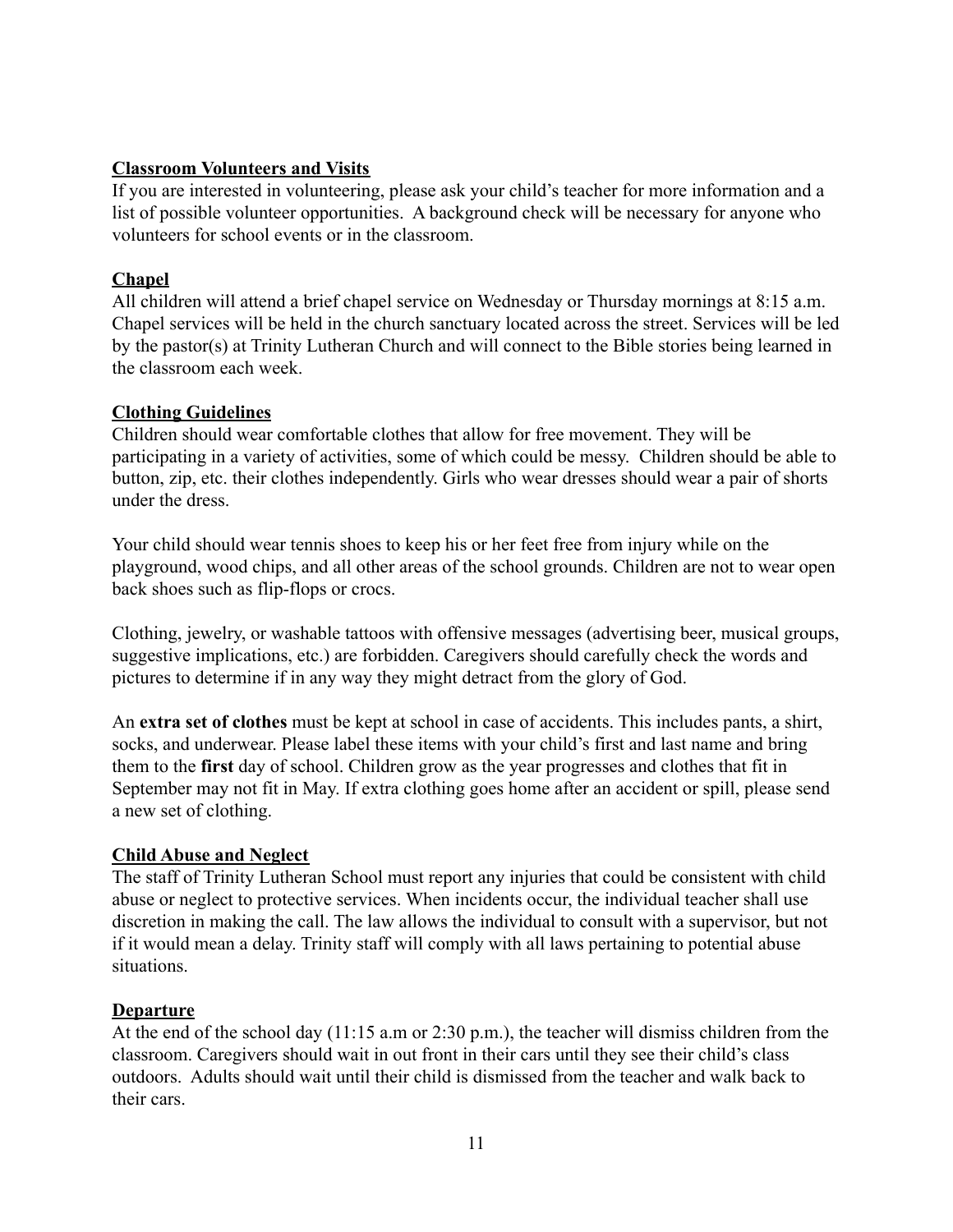Caregivers picking up from Wrap Around Care should ring the doorbell to enter the building. They will be directed how to pick up their child from the classroom.

Please make every effort to be prompt. Children will only be allowed to leave with those people listed as "authorized pick-ups" in their school file. Please notify the teacher if someone other than a parent or caregiver will be picking up your child.

# **Dismissal**

Trinity Lutheran may dismiss children from our program who have any physical or emotional problems the school cannot adequately meet. Such decisions will be made in consultation with the child's family and the Board of Christian Education. If a child is dismissed, the Board of Christian Education will work with the family to make a decision about refunding tuition as necessary. Children may also be dismissed if school fees and record requirements are not met or program policies are not followed.

#### **Eligibility**

In order to be eligible for participation in our early childhood programs, children must be toilet trained.

Children who are 3 years old by September  $1<sup>st</sup>$  may enroll in our 3K program. Children who are 4 years old by September 1<sup>st</sup> may enroll in our 4K program. Children must have a physical examination and meet all immunization requirements.

Class sizes are limited to promote an appropriate level of teacher-student interaction. The max amount of students per class is 20.

Tuition assistance funds are available to help those families with a need for help in meeting the tuition payments. Assistance must be applied for. It is the desire of Trinity Lutheran School that no one be turned away from the Christian education we offer because of the cost. These forms are available for pick up in the office. A new application form is required each year and should include the newest W-2 and Tax form.

All education fees and tuition should be paid in full at registration. A 5% discount is offered for full payment by the payment day, which is August 1. Trinity offers two additional payment options if payment in full is not an option – monthly or quarterly ACH payments.

#### **Emergency Procedures**

The students and staff will practice fire drills once a month. Classes exit the building using the nearest exit and assemble at the northeast corner of the parking area in front of school; teachers take attendance to verify that all children made it out safely. Exit procedures for leaving the building are posted in each classroom. Everyone stays outside until the all-clear is given to reenter the building.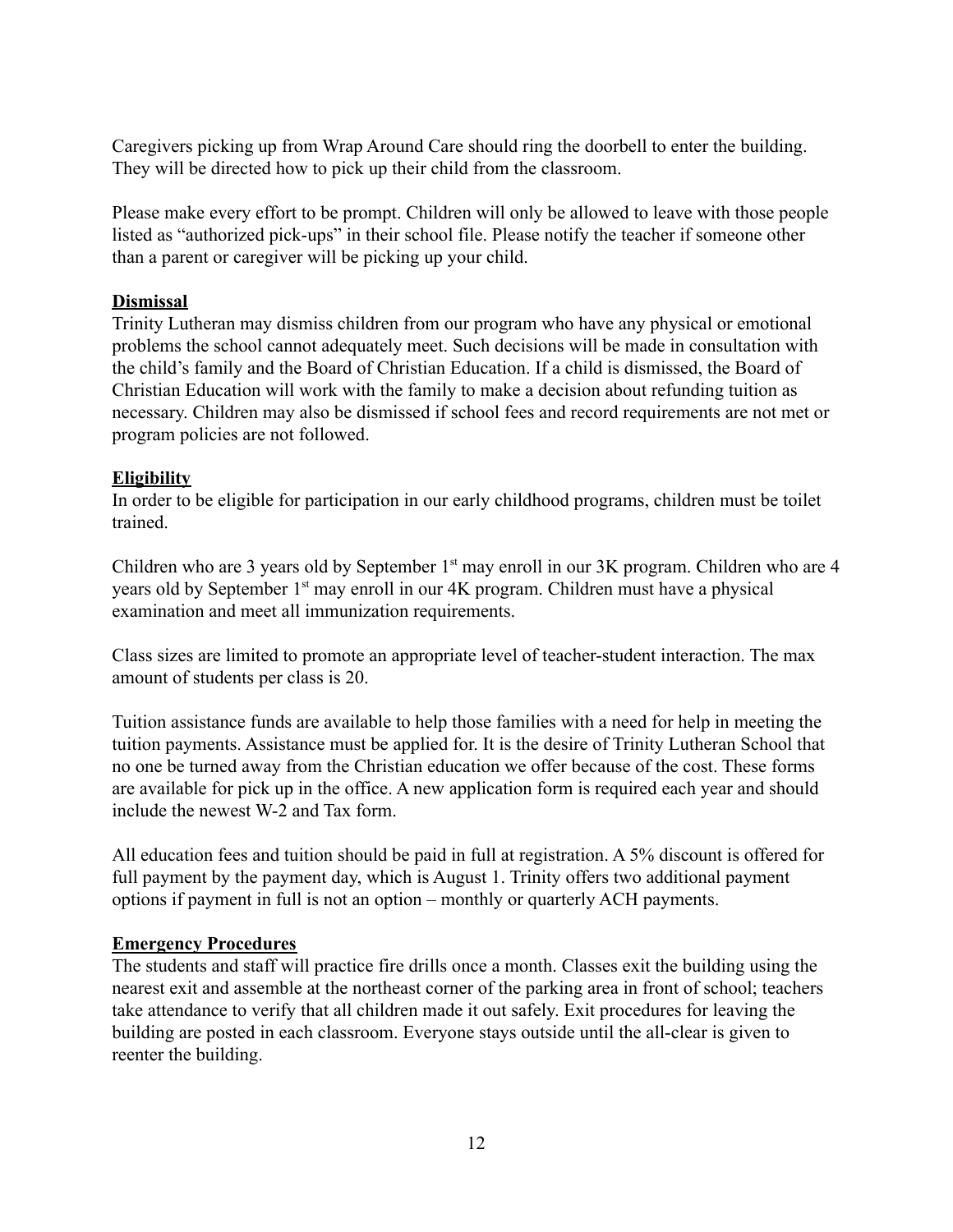Tornado drills will occur in early fall and spring. In the case of a tornado, children and staff will assemble in the Activity Center locker rooms. They should sit with their backs against the wall, put their heads down, and cover their heads with their hands. Everyone stays in a protected area until the all-clear is given.

Students and staff also discuss and practice procedures for other emergency situations, like that of an intruder in the building. The teachers have attended classroom training with the local police department to learn procedures for practicing the ALICE program in our school building; in case of an intruder, students and staff will first look to exit the building safely and assemble at the church across the street. When that is not an option, they will use lockdown procedures to lock and block doors and quietly hide until emergency personnel can respond. As a last resort, staff is told to fight back; these procedures are recommended and used by many federal and local law enforcement agencies.

# **End of the School Day**

If families socialize at the end of the school day, please go to the big grassy area at the end of the school building. Students should stay off the stone walls in front of school. We want to keep them safe and teach them how to respect our school property.

#### **Field Trips/Walks**

Field trips and/or walks may be planned as part of the curriculum to add to your child's learning experiences. Information about such field trips will be sent home in advance, and you will be required to sign a permission form acknowledging the date, time, and mode of transportation.

#### **Hiring Policy**

Trinity Lutheran Church is committed to hiring and employing without regard to race, color, natural origin, gender, ancestry, age or non-job related disability. Individuals needing disability-related accommodations for interviews should request them in advance.

#### **Illness/Contagious Diseases**

If your child becomes ill at school, you will be called immediately. In case of an emergency, we will call the hospital and then the caregivers. Children recovering from an illness must be symptom-free (fever, rash, vomiting, etc.) for **24 HOURS** before returning to school.

By order of the Health Department no child who has a contagious disease will be readmitted to the classroom without a written release from the City Health Department or a doctor. Contagious diseases are chicken pox, measles, mumps, scarlet fever, strep throat, etc. Children who have head lice must be shampooed and have the nits (eggs) removed before they can be readmitted to school. A note from a health care professional must be provided at the time of readmission.

If necessary, a notice of possible exposure to a contagious disease will be given to all families.

# **Lost and Found**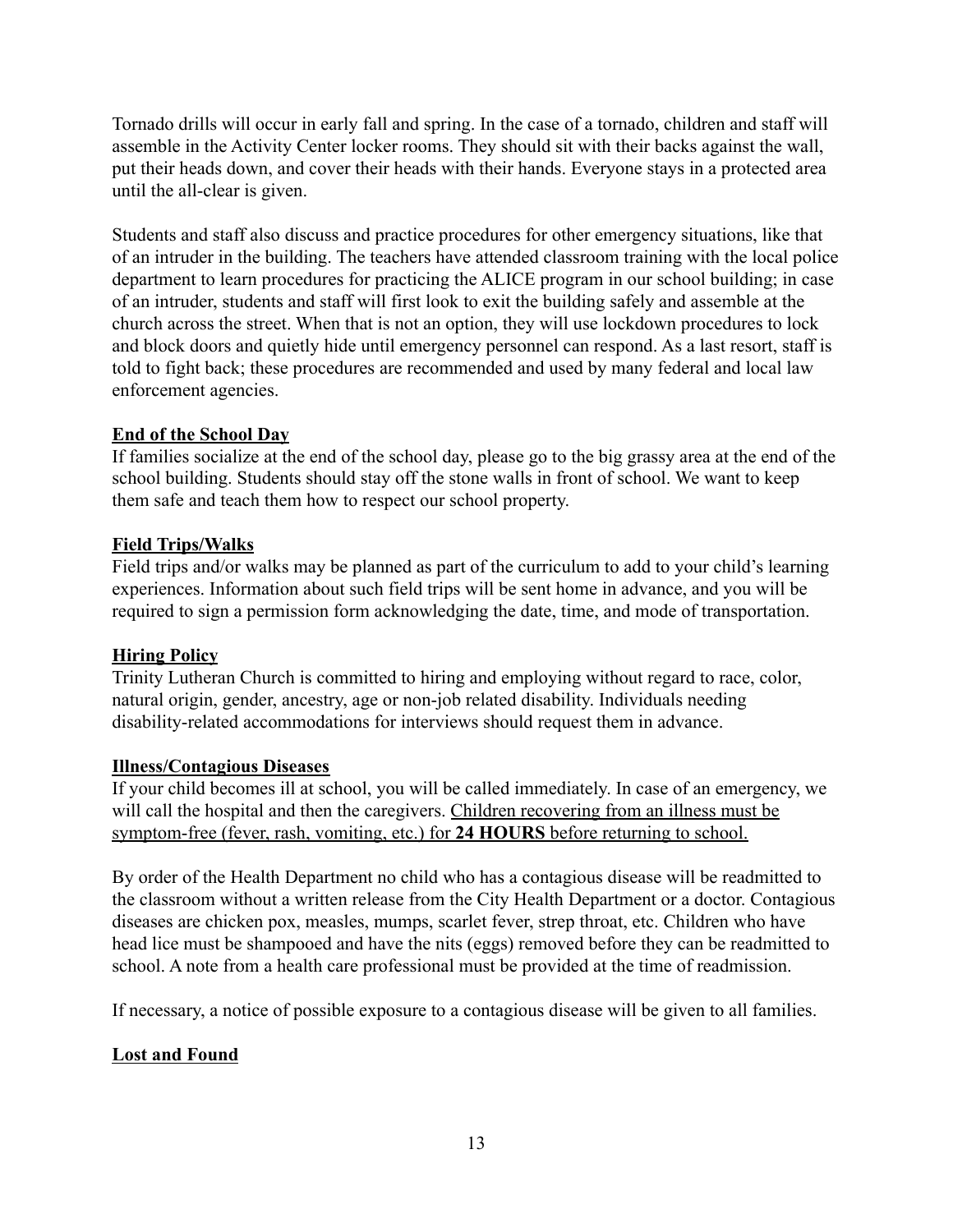Please keep track of and label the items your child brings to school. If you haven't seen some of your child's items for a while, please check with your child's teacher. A lost and found bin is located in the school office. Items left at the end of the year, will be donated.

# **Late School Pickup**

If a child is not picked up from school promptly, there will be a five minute grace period after which that child will be left in the care of our Wrap Around Care provider until a parent or authorized pickup person can be contacted and comes to pick-up the child.

Children who are in care one hour or less will be charged \$5.50 for this time; children in care longer than one hour will pay the hourly cost of extended child care plus the cost of lunch if provided.

# **Medication Policy**

The policy requirements outlined below apply to **all medications** to be administered at school or during school-related activities. The purpose of the policy is to help ensure the well-being of children through administering medications safely and within the limits of the law. **Please note that a separate medication form must be provided for each student requiring medication at school.**

1. All medication (including over-the-counter medications) must be provided to the school in the original, correctly labeled container. Local pharmacies will provide you with duplicate, properly labeled prescription bottles upon request. All medication containers must be labeled with the student's name, the name of the medication, the dosage to be given, the time and dates it should be administered, and the provider's name (for prescriptions).

2. A Parent/Guardian Medication Consent Form, available from the school office, must be signed by the parent/guardian before any medication (prescription or over-the-counter) may be administered at school. A new form must be provided for each school year and for each change in medication.

3. Any changes in medication (for example, the dosage, the time, etc.) must be requested in writing. If the medication is a prescription, a new order must be completed and signed by the provider. In addition, the medication must be provided to the school in a container which has been properly labeled by the pharmacist so that the information on the label is consistent with the new order for medication.

Please avoid scheduling medication to be taken at school whenever possible. When this is not possible, we are happy to help by administering it at school, as long as the policy requirements have been met.

Asthma inhalers and epi-pens have separate requirements. The appropriate forms and guidelines are available in the school office. These, too, must be documented for the safety of your children.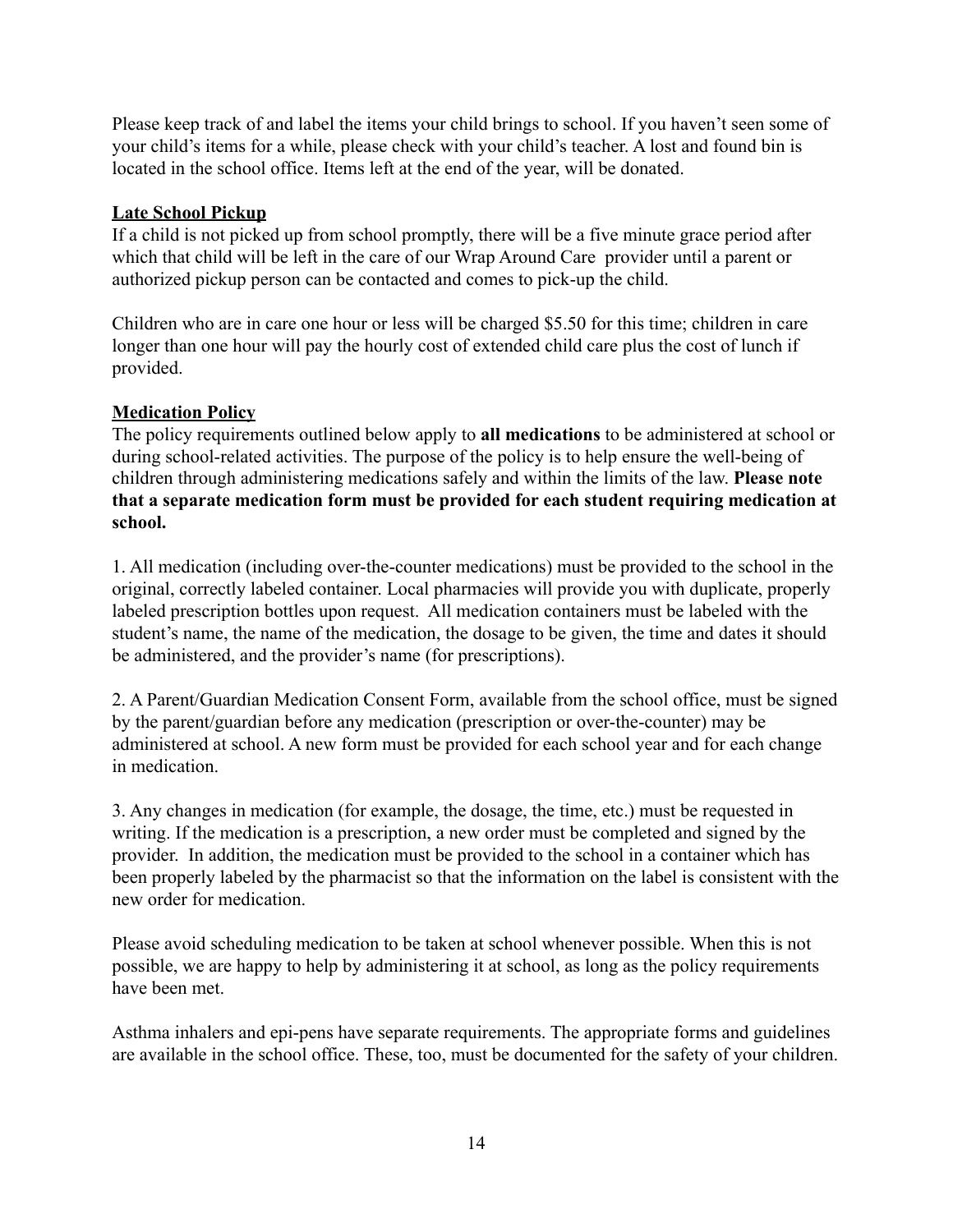Medications left at school at the end of the school year will be disposed of. Medication permission forms can be found in the school office.

## **Non-Discrimination Policy**

Trinity Lutheran School admits students of any race, color, national, and ethnic origin to all the rights, privileges, programs, and activities generally accorded or made available to students at the school. It does not discriminate on the basis of race, color, national, or ethnic origin in administration of its educational policies, admissions policies, and other school programs.

#### **Peanut/Tree Nut Free School Policy**

Trinity Lutheran School has a no nut policy for all classrooms. Children are to bring items for snacks that do not contain nuts. This is to keep all children safe in our care.

#### **Personal Items/Things from Home**

There may be special times when children are asked to bring something to school to show to the class. At all other times, items from home **should not** be brought to school. Please do not allow your child to bring gum, toys, weapons, candy, food, money, jewelry, phones, pets, or inappropriate items to school at any time.

#### **Photographs**

At times, we may want to use photos taken in the classrooms during school in school newsletters, in a school brochure, on the school website, and/or with an article in the newspaper. Prior to the start of the school year, you will receive a photo/video-release form, requesting your permission to use photos/videos of your child in this way. Photos/videos of your child will only be shared if you give consent via the form.

#### **Snack/Lunch**

Each child brings his or her own morning snack to school each day in a lunch bag or backpack labeled with his or her name. Parents are to provide snacks that are nutritious and promote healthy living. All allergies will be posted in the classrooms and lunch area for staff members serving food. Parents should provide snacks that require no heating or refrigeration.

Milk can be purchased with a one-time fee for the school year. Children with a milk allergy may receive water or bring a drink from home.

Hot lunch is available for full-day students. Lunch is provided through Chartwells, Kaukauna Area School District's hot lunch provider. Prices will be finalized in July. Lunch consists of an entrée, fruit, veggie, and occasionally, dessert. A monthly menu will be available in advance for parents to choose which days they will purchase hot lunch. It is the parent's responsibility to return the calendar and bring cold lunch as needed. There is no extra lunch if children forget lunch or lunch not signed up for in advance. Parents will have the option of purchasing hot lunch or sending a lunch from home for their child each day. For children in Wrap Around Care, an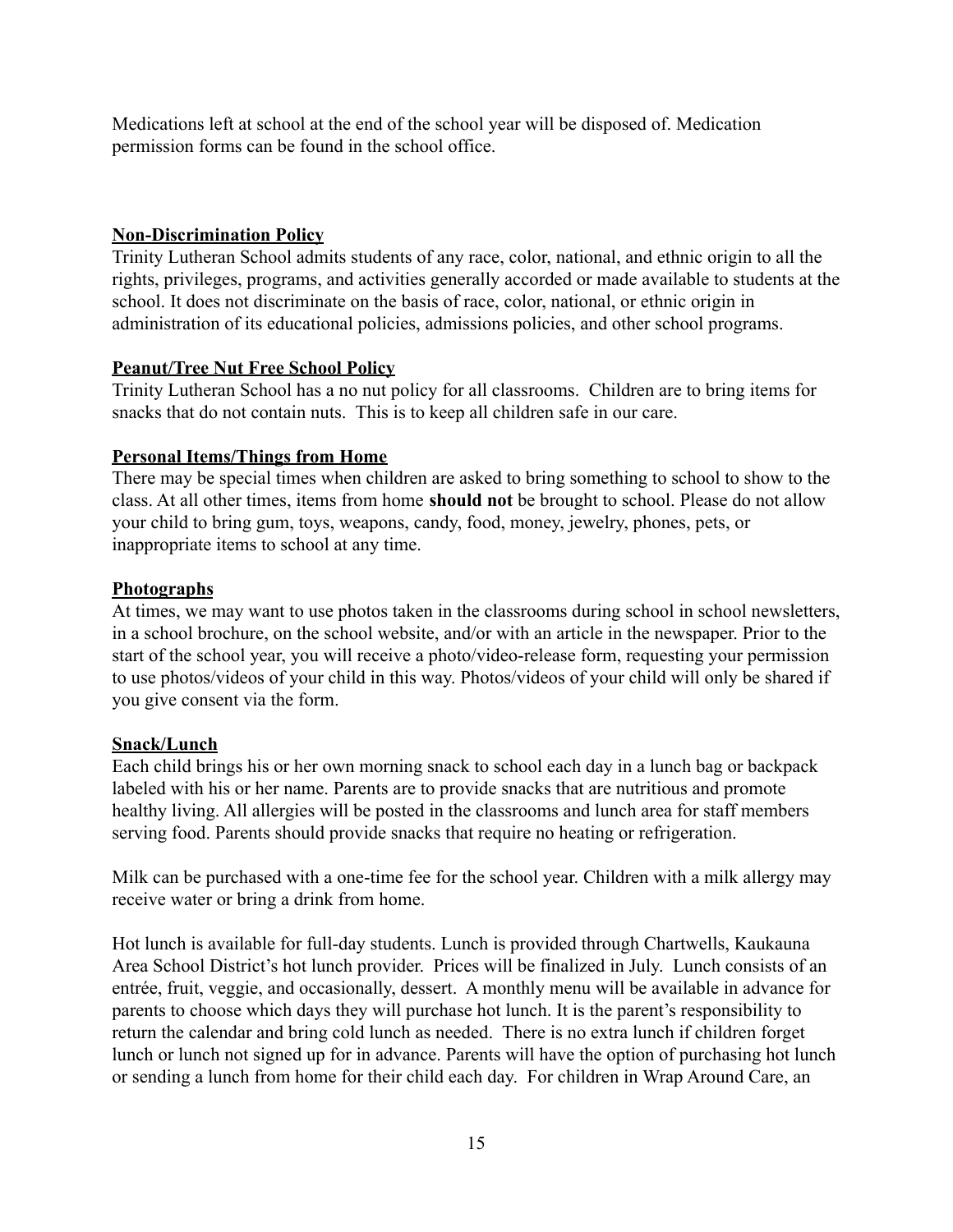afternoon snack will be included at no cost. Parents are encouraged to donate to the Wrap Around Care snacks. Breakfast is not served.

# **Scrip**

Trinity does have an active Scrip program. Parents are encouraged to use Scrip for their regular purchases at many businesses. Scrip cards are gift cards you purchase and a percentage of every dollar spent on Scrip can be applied to the family's tuition, to other church or school needs.

#### **School Closings**

It may become necessary to close school because of bad weather, public health reasons, or some other emergency. We will follow the same school closings as the Kaukauna School District for snow days. Please check your email for up-to-date announcements. Wrap Around Care will also be closed on these days; the half day program will not meet if there is a two-hour delay. The full day classes will meet at 10 a.m.

# **Seeking Additional Resources**

Trinity Lutheran School is staffed by licensed teachers and aides. Some children may require additional services that Trinity is unable to provide due to limited staffing and resources. These services may include, but are not limited to, speech therapy, behavioral therapy, occupational therapy, and therapy due to trauma.

Your child's teacher may request your child to seek additional screenings or testing done by a professional outside of Trinity Lutheran School, such as a doctor or therapist. This recommendation comes from a place of concern for the child and is intended to help teachers to best serve your child so that your child's needs are attended to appropriately. Caregivers have 45 days from the date of the teacher's request to seek additional services and should honestly share with the director and teacher any appointments or plans that are put in place. Failure to seek additional resources may result in dismissal from the program.

# **Toilet Training**

Since Trinity's Early Childhood programs are not staffed or equipped to handle diaper-changing; all students must be toilet-trained. While we understand bathroom accidents do happen, repeated accidents (occurring twice or more in one week consistently) may result in the need for you to keep your child home until they are accident free. Students who wear pull-ups are not considered potty-trained; children must be in underwear and independently using the bathroom. Teachers will assist children in the bathroom as needed (wiping, changing clothes, etc.)

# **Telephone**

If parents want to contact teachers by phone, they are encouraged to call between 7:00 a.m. and 7:30 a.m., or after 2:30 p.m. The secretary will take calls and relay needed messages during the morning. Note: The phone will normally not be answered before 7 am. All messages will be listened and responded to as staff is available.

# **Technology Use Policy**